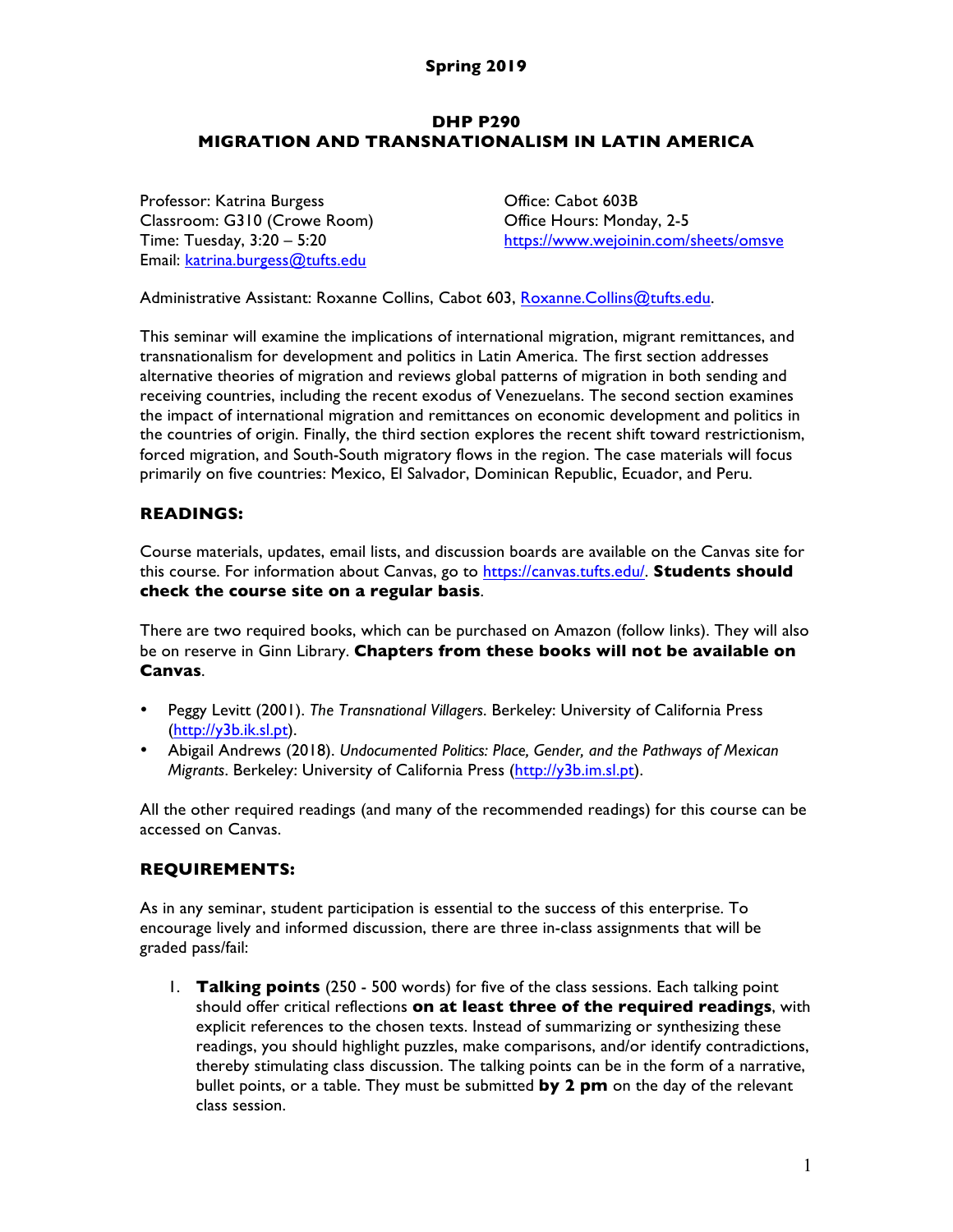2. **Group Photo Essay** on a topic covered in one of the classes in Part 3. Groups of 3- 5 students will prepare a photo essay to be narrated in a 15-20 minute presentation to the class. The narration can either be recorded ahead of time (as part of a slide show) or delivered live to accompany the photos. Each group must submit a log of each member's contribution to the essay and narration. The assignment will be graded pass/fail but with critical feedback from the professor and the other students.

The other assignments are a take-home essay and a final paper. The take-home exam, which should be **2,000 to 2,500 words** (typed and double-spaced), will consist of an essay question that requires students to analyze and compare several of the major concepts and/or trends covered in the first two parts of the class. **The exam will be due on Friday, March 15.**

The final paper, which should be 20 - 25 double-spaced pages, can take the form of a research paper or a policy memo directed at a government agency, international organization, private business, or civic association (e.g., NGO, migrant organization). A short proposal with a preliminary bibliography is due on **Friday, March 29.** The final paper is due on **Sunday, May 5.**

The following penalties will be imposed for late assignments: 1 point if received after the deadline on the due date, 2 points if received one date late, and 5 points for each weekday thereafter. No assignments will be accepted more than three days late without prior authorization.

# **GRADING:**

| Class Participation   | 10% |
|-----------------------|-----|
| <b>Talking Points</b> | 15% |
| Photo Essay           | 10% |
| Take-Home Essay       | 25% |
| Final Paper           | 40% |

### **This course has a no-laptop policy for the class sessions.**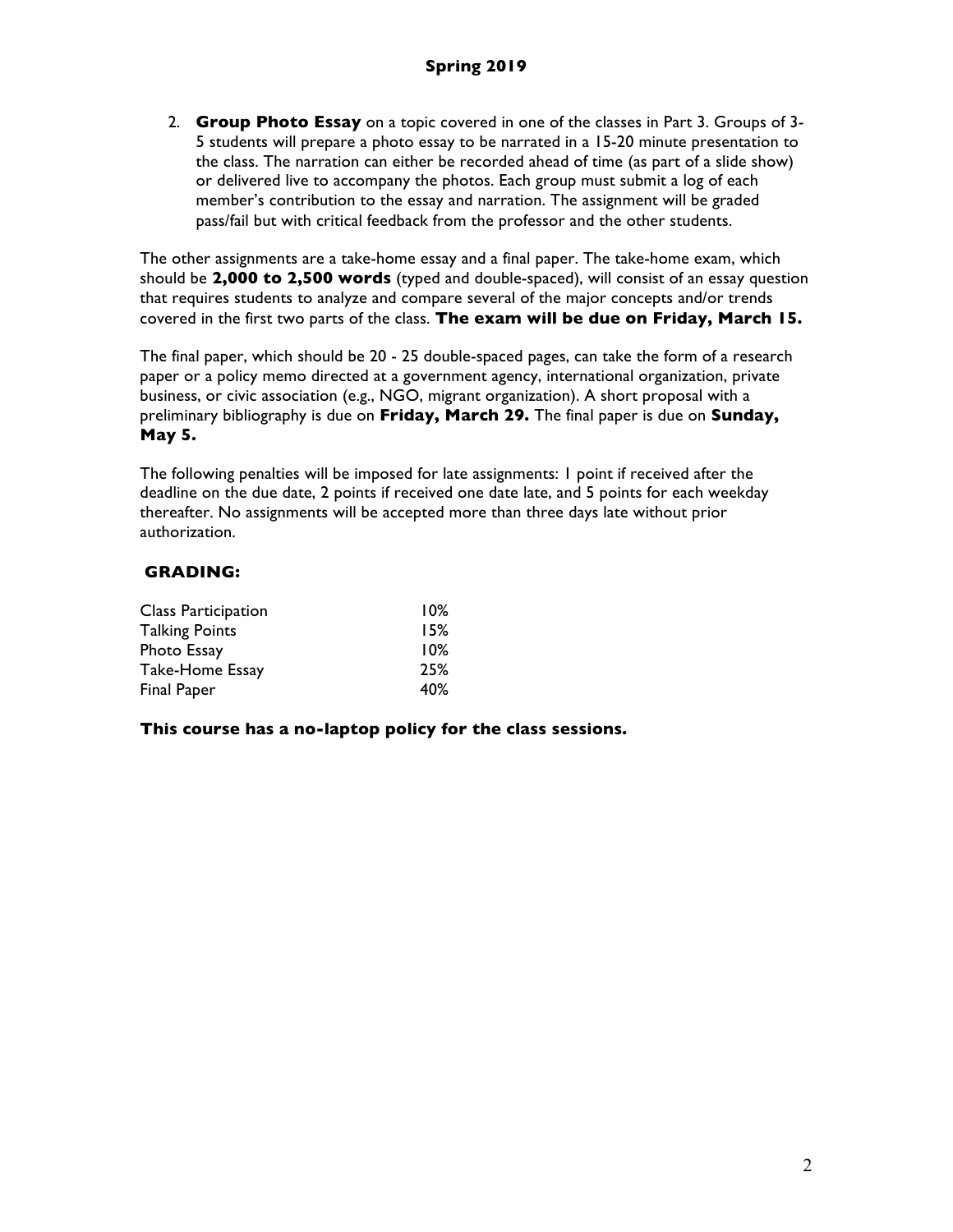# **PART ONE: THEORIES AND PATTERNS OF MIGRATION**

### **January 15: Why and Where People Move**

Stephen Castles, Hein de Haas, and Mark Miller (2014). *The Age of Migration*, 5th edition. New York: Palgrave Macmillan, Ch. 2.

Abigail Andrews (2018). *Undocumented Politics: Place, Gender, and the Pathways of Mexican Migrants*. Berkeley: University of California Press, Introduction.

David Cantor (2014). The New Wave: Forced Displacement Caused by Organized Crime in Central America and Mexico. *Refugee Survey Quarterly* 33:3, 34-68.

Katrina Burgess (2019). Migrating Dangerously in the Americas. *Política Exterior* No. 187 (Enero/febrero).

### **Recommended:**

Ludger Pries (2019). The Interplay of Organized Violence and Forced Migration: A Transnational Perspective. In Andreas Feldman, Xóchitl Bada, and Stephanie Schutze, eds., *New Migration Patterns in the Americas*.

David Fitzgerald and Rawan Awar (2018). The Sociology of Refugee Migration. *Annual Review of Sociology* 44: 387-406.

Peter Kivisto and Thomas Faist (2010). *Beyond a Border: The Causes and Consequences of Contemporary Immigration*. Los Angeles: Pine Forge Press, Chs. 1-3.

Roger Waldinger (2014). *The Cross-Border Connection: Immigrants, Emigrants, and their Homelands*. Cambridge: Harvard University Press, Ch. 2.

Jean-Pierre Cassarino (2004). Theorising Return Migration: The Conceptual Approach to Return Migrants Revisited. *International Journal on Multicultural Societies* 6:2, pp. 253-279.

Douglas S. Massey et al. (1998). *Worlds in Motion*. Oxford: Clarendon Press.

# **January 22: NO CLASS (Monday schedule)**

### **January 29: Latin American Migration Past and Present**

Stephen Castles, Hein de Haas, and Mark Miller (2014). *The Age of Migration*, 5<sup>th</sup> edition. New York: Palgrave Macmillan, Ch. 6.

Abigail Andrews (2018). *Undocumented Politics: Place, Gender, and the Pathways of Mexican Migrants*. Berkeley: University of California Press, Chapter 1.

Andreas Feldman et al. (2019). Introduction: New Mobility Patterns in the Americas (pp. 1-12). In Andreas Feldman, Xóchitl Bada, and Stephanie Schutze, eds., *New Migration Patterns in the Americas*.

Yermi Brenner and Bram Frouws (2018). Forced to leave: Comparing Destination Options of Venezuelans and Syrians. *Mixed Migration Centre* (21 September 2018).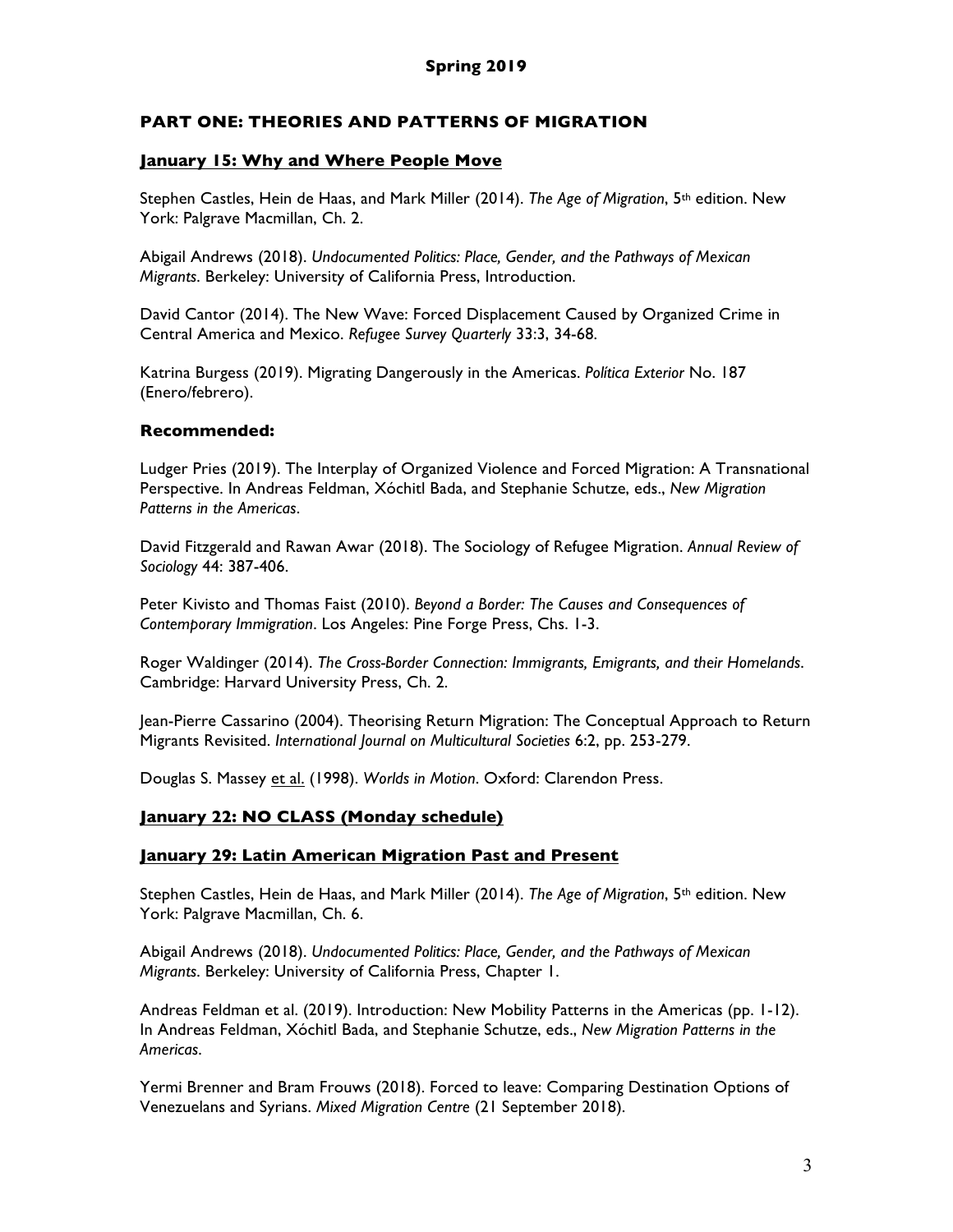### **Read at least one of the following country studies:**

**Central America:** Dennis Stinchcomb and Eric Hershberg (2014). Unaccompanied Minor Children from Central America: Context, Causes, and Responses. *CLALS Working Paper Series No. 7*.

**DR:** Peggy Levitt (2001). *The Transnational Villagers*. Berkeley: UC Press, Ch. 1.

**Ecuador:** Brad Jokisch and Jason Pribilsky (2002). The Panic to Leave: Economic Crisis and the "New Emigration" from Ecuador. *International Migration* 40:4.

**Peru:** Jorge Durand (2010). The Peruvian Diaspora: Portrait of a Migratory Process. *Latin American Perspectives*. Issue 137, Vol. 37, No. 5.

### **Recommended:**

Nestor Rodriguez et al. (2019). Unaccompanied minors from the Northern Central American countries in the migrant stream: social differentials and institutional contexts. *Journal of Ethnic and Migration Studies* 45:2, 218-234.

María Hierro (2013). Latin American Migration to Spain: Main Reasons and Future Perspectives. *International Migration* (DOI: 10.1111/imig.12056).

Nancy Foner and Roger Waldinger (2013). New York and Los Angeles as Immigrant Destinations: Contrasts and Convergence. In David Halle and Andrew Beveridge, eds., *New York and Los Angeles: The Uncertain Future*. New York: Oxford University Press.

Douglass Massey and Karen Pren (2012). Unintended Consequences of US Immigration Policy: Explaining the Post-1965 Surge from Latin America. *Population and Development Review* 38:1.

Nora Hamilton and Norma Stoltz Chinchilla (2001). *Seeking Community: Guatemalans and Salvadorans in Los Angeles*. Philadelphia: Temple University Press, Ch. 2.

# **February 5: Modes of Control and Incorporation**

Stephen Castles, Hein de Haas, and Mark Miller (2014). *The Age of Migration*, 5<sup>th</sup> edition. New York: Palgrave Macmillan, Ch. 10.

Miryam Hazán and Shannan Mattiace (2018). Immigrant Regularization and Integration in the US and Spain: a comparative approach. Unpublished manuscript

Abigail Andrews (2018). *Undocumented Politics: Place, Gender, and the Pathways of Mexican Migrants*. Berkeley: University of California Press, Chapter 2.

Marjorie Zatz and Nancy Rodriguez (2015). Legislative Inaction and Executive Action: Mixed Status Families, the Dreamer Movement, and DACA (Chapter 3) in *Dreams and Nightmares: Immigration Policy, Youth, and Families*. Berkeley: University of California Press.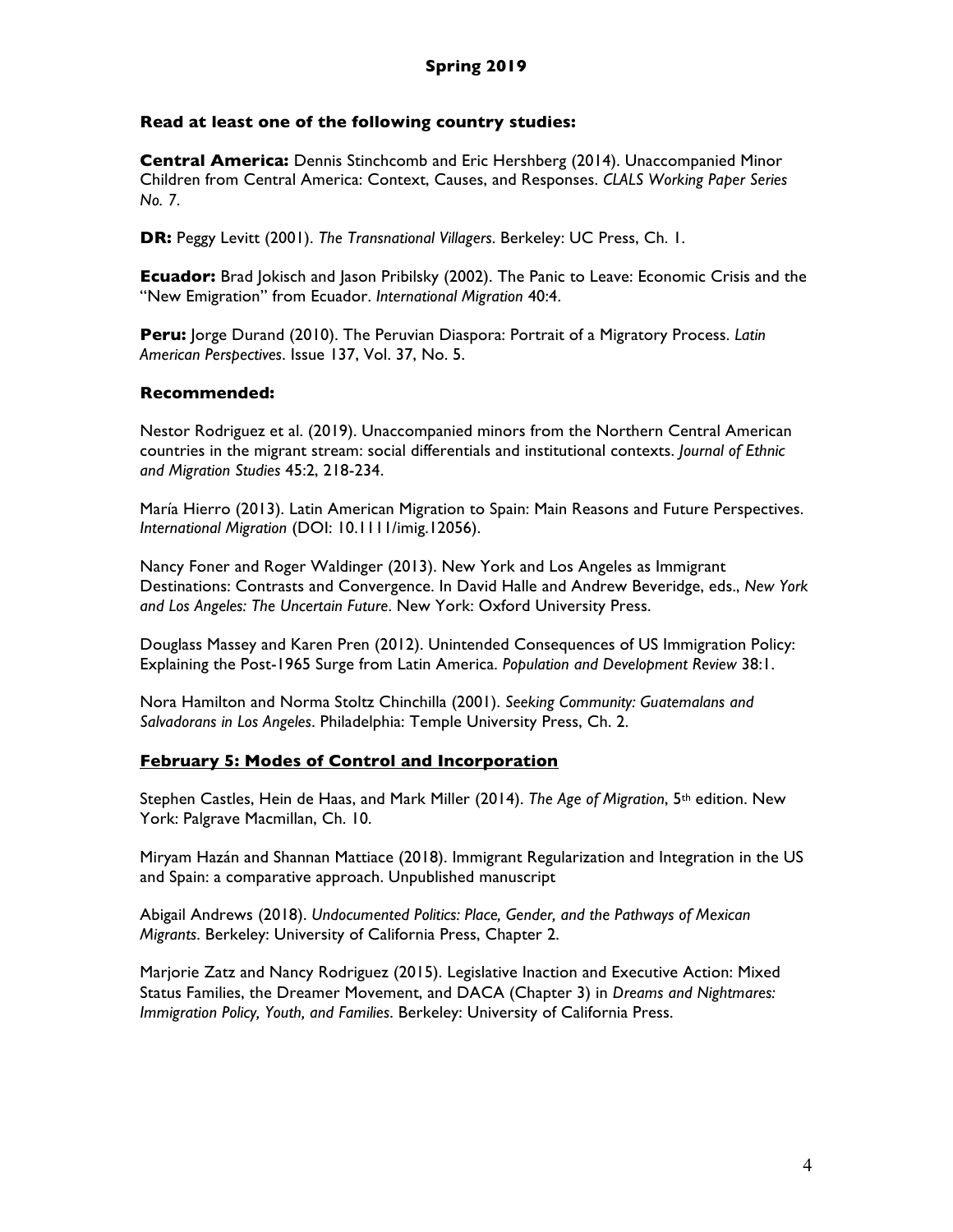# **Recommended:**

Manuel Assner (2019). Economic Crisis and Migrants In-Between: Trajectories of Legal Status, Work and (In)Formality from Colombian- and Ecuador-Born Migrants in Spain. In Andreas Feldman, Xóchitl Bada, and Stephanie Schutze, eds., *New Migration Patterns in the Americas*.

Michael Jones-Correa (2013). Thru-Ways, By-Ways, and Cul-de-Sacs of Immigrant Political Incorporation. In Jennifer Hochschild et al., eds., *Outsiders No More? Models of Immigrant Political Incorporation*. New York: Oxford University Press.

Susan F. Martin (2013). U.S. Immigration Reform. In *Immigration Reform: A System for the 21st Century*. Houston: James A. Baker III Institute for Public Policy of Rice University.

René Galindo (2012). Undocumented and Unafraid: The DREAM Act 5 and the Public Disclosure of Undocumented Status as a Political Act. *Urban Review* 44: 589-611.

Michele Waslin (2010). Immigration Enforcement by State and Local Police: The Impact on the Enforcers and Their Communities. In Monica Varsanyi, ed. *Taking Local Control*. Stanford: Stanford University Presss.

Roger Waldinger and Cynthia Feliciano (2005). Will the new second generation experience "downward assimilation"? Segmented assimilation re-assessed. *Ethnic and Racial Studies* 28:4.

Jose Itzigsohn (2000). Immigration and the Boundaries of Citizenship: The Institutions of Immigrants' Political Transnationalism. *International Migration Review* 34.4.

George Borjas (1999). *Heaven's Door*. Princeton: Princeton University Press, Chs. 4-6.

Alejandro Portes, Luis E. Guarnizo, and Patricia Landholt (1999). The study of transnationalism: pitfalls and promises of an emergent research field. *Ethnic and Racial Studies* 22:2.

David Kyle (1999). The Otavalo trade diaspora: social capital and transnational entrepreneurship. *Ethnic and Racial Studies* 22:2.

### **February 12: Case Studies of the Immigrant Experience**

Abigail Andrews (2018). *Undocumented Politics: Place, Gender, and the Pathways of Mexican Migrants*. Berkeley: University of California Press, Chapter 3.

José Itzigsohn (2011). *Encountering American Faultines: Race, Class, and the Dominican Experience in Providence*. New York: Russell Sage Foundation, Ch. 4.

Cecilia Menjívar (2000). *Fragmented Ties: Salvadoran Immigrant Networks in America*. Berkely: UC Press, Ch. 5.

Elena Sabogal and Lorena Núñez (2010). Middle- and Working-Class Peruvians in Santiago and South Florida. *Latin American Perspectives* Issue 174, Vol. 37, No. 5.

### **Recommended:**

Robert Smith (2006). *Mexican New York* (Berkeley: University of California Press), Ch. 2.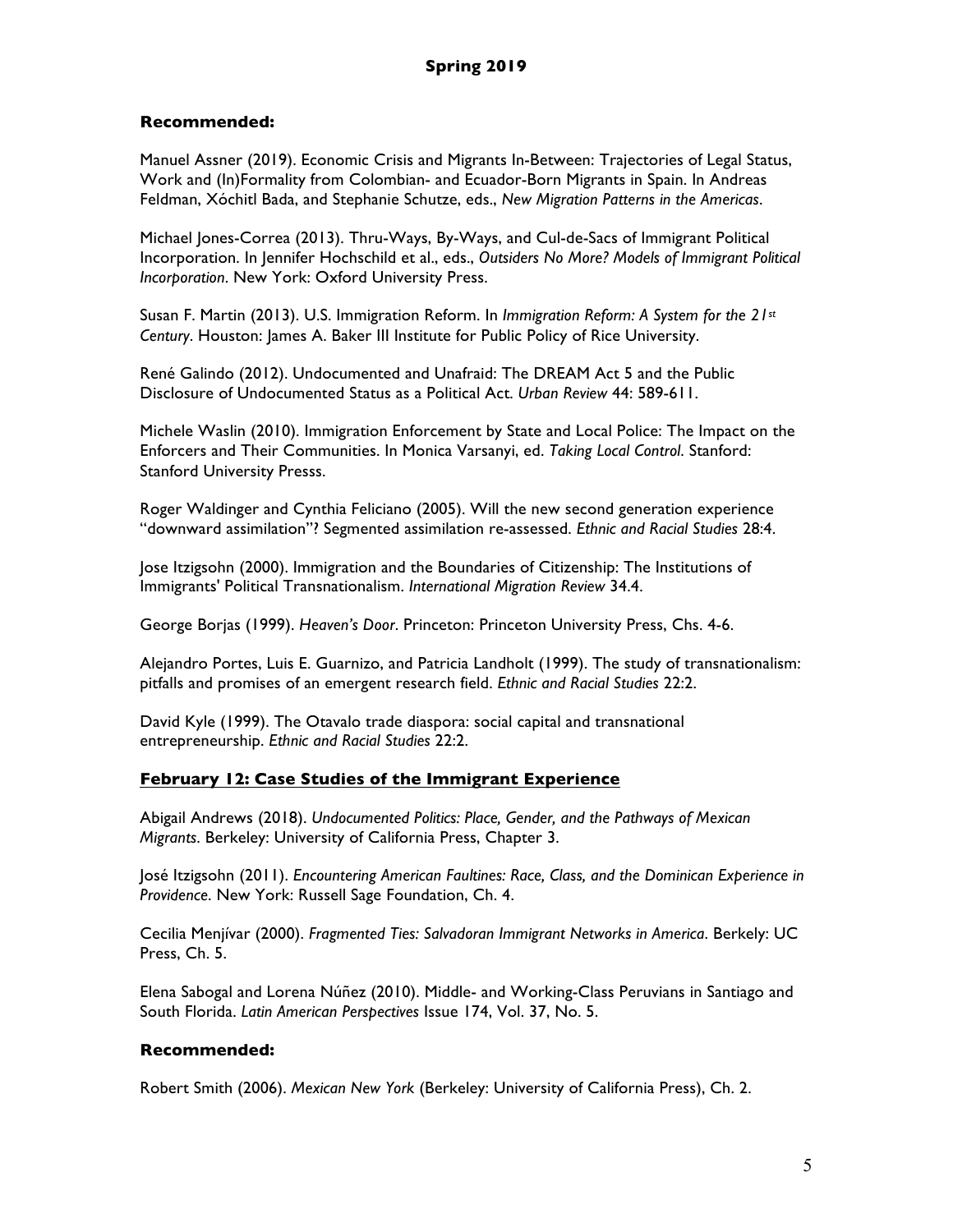Paolo Boccagni (2012). Practising Motherhood at a Distance: Retention and Loss in Ecuadorian Transnational Families. *Journal of Ethnic and Migration Studies* 38:2, pp. 261-277.

Nora Hamilton and Norma Stoltz Chinchilla (2001). *Seeking Community: Guatemalans and Salvadorans in Los Angeles*. Philadelphia: Temple University Press, Chs. 3-4.

# **PART TWO: HOME-COUNTRY IMPACTS**

# **February 19: Migration and Development**

Devesh Kapur (2010). *Diaspora, Development, and Democracy*. Princeton: Princeton University Press, Chapter 2.

Alejandro Portes (2009). Migration and Development: Reconciling Opposite Views. *Ethnic and Racial Studies* 32:1.

Matt Bakker (2015). Facts, Figures, and the Politics of Measurement (Chapter 2) in *Migrating into Financial Markets* (Berkeley: University of California Press).

Katrina Burgess (2009). Neoliberal Reform and Migrant Remittances: Symptom or Solution? In John Burdick, Philip Oxhorn, and Kenneth Roberts, eds. *Beyond Neoliberalism in Latin America? Societies and Politics at the Crossroads*. New York: Palgrave.

# **Recommended:**

Jenna Holliday et al. (2018). Achieving the sustainable development goals: surfacing the role for a gender analytic of migration. *Journal of Ethnic and Migration Studies*.

Manuel Orozco (2013). *Migrant Remittances and Development in the Global Economy*. Boulder: Lynne Rienner.

Richard Adams (2011). Evaluating the Economic Impact of International Remittances on Developing Countries Using Household Surveys. *Journal of Development Studies* 47:6.

Hein de Haas (2006). Turning the tide? Why 'development instead of migration' policies are bound to fail. Working Paper No. 2. International Migration Institute, University of Oxford.

Stuart Brown (2006). Can Remittances Spur Development? A Critical Survey. *International Studies Review* 8:1.

Bryan Roberts and Erin Hamilton (2005). The New Geography of Emigration: Emerging Zones of Attraction and Expulsion, Continuity and Change. CMD Working Paper #05-02l . Princeton: Center for Migration and Development.

Sarah Gammage (2006). Exporting People and Recruiting Remittances: A Development Stratregy for El Salvador? *Latin American Perspectives* 33:6.

Mariana Gabbarot and Colin Clarke (2010). Social Capital, Migration and Development in the Valles Centrales of Oaxaca, Mexico: Non-Migrants and Communities of Origin Matter. *Bulletin of Latin American Research* 29:2, pp. 187-207.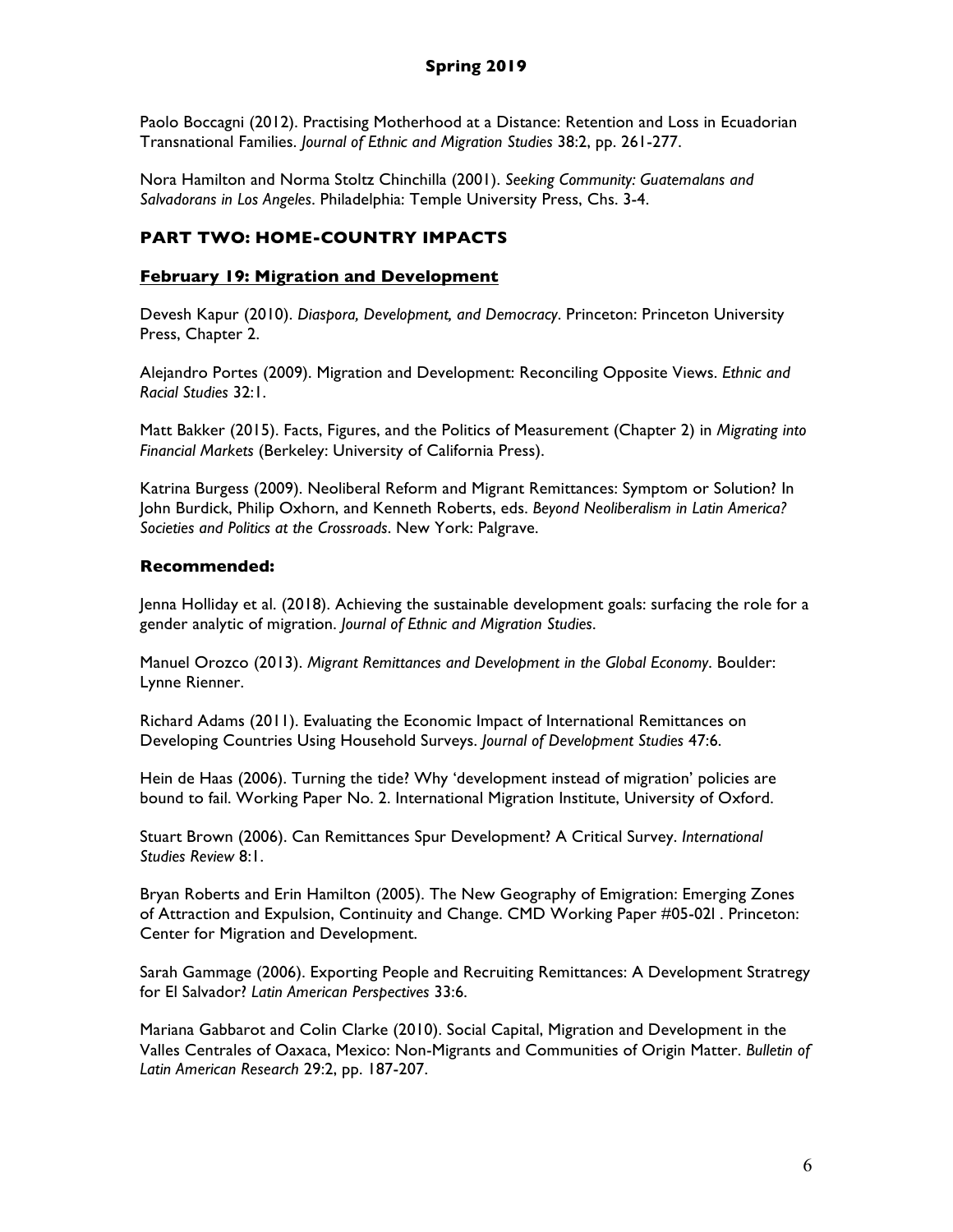Jonathan Moses (2011). Linking Emigration to Political Development. In *Emigration and Political Development*. New York: Cambridge University Press, Ch. 3.

### **February 26: Social and Political Remittances**

Peggy Levitt (2001). *The Transnational Villagers*, Ch. 2.

Robert Smith (2006). *Mexican New York* (Berkeley: University of California Press), Chs. 9-10.

Jose Miguel Cruz (2013). Beyond Social Remittances: Migration and Transnational Gangs in Central America. In Susan Eckstein and Adil Najam, eds., *How Immigrants Impact their Homelands*. Durham: Duke University Press.

### **Recommended:**

Abby Cordova and Jonathan Hiskey (2015). Shaping Politics at Home: Cross-Border Social Ties and Local-Level Political Engagement. *Comparative Political Studies* 48:11, pp. 1-34.

Roger Waldinger (2014). Engaging from abroad: The sociology of emigrant politics. *Migration Studies* 2:3, pp. 319-339.

Yasser Abdih et al. (2012). Remittances and Institutions: Are Remittances a Curse? *World Development* 40:4, 657-666.

Jurgen Ruland et al. (2009). Democratisation Through International Migration? Explorative Thoughts on a New Research Agenda. *European Journal of East Asian Studies* 8:2, pp. 161-179.

Clarisa Pérez-Armendáriz and David Crow (2009). Do Migrants Remit Democracy? International Migration, Political Beliefs, and Behavior in Mexico. *Comparative Political Studies* 43:1, pp. 119-148.

Gary Goodman and Jonathan Hiskey (2008). Exit without Leaving: Political Disenagement in High Migration Municipalities in Mexico. *Comparative Politics* 40:2, pp. 169-188.

Susan Eckstein (2010). Immigration, Remittances, and Transnational Social Capital Formation: A Cuban Case Study. *Ethnic and Racial Studies* 33:9, pp. 1648-1667.

Clarisa Pérez-Armendáriz (2014). Cross-Border Discussions and Political Behavior in Migrant-Sending Countries. *Studies in Comparative International Development* 49:1.

Tobias Pfutze (2012). Does migration promote democratization? Evidence from the Mexican transition. *Journal of Comparative Economics* 40:2, pp. 159-175.

### **March 5: Transnational Migrant Organizations**

Abigail Andrews (2018). *Undocumented Politics: Place, Gender, and the Pathways of Mexican Migrants*. Berkeley: University of California Press, Chapter 4.

Peggy Levitt (2001). *The Transnational Villagers*, Chapter 7.

Katrina Burgess (2012). Collective Remittances and Migrant-State Collaboration in Mexico and El Salvador. *Latin American Politics & Society* 54:4, pp. 119-146.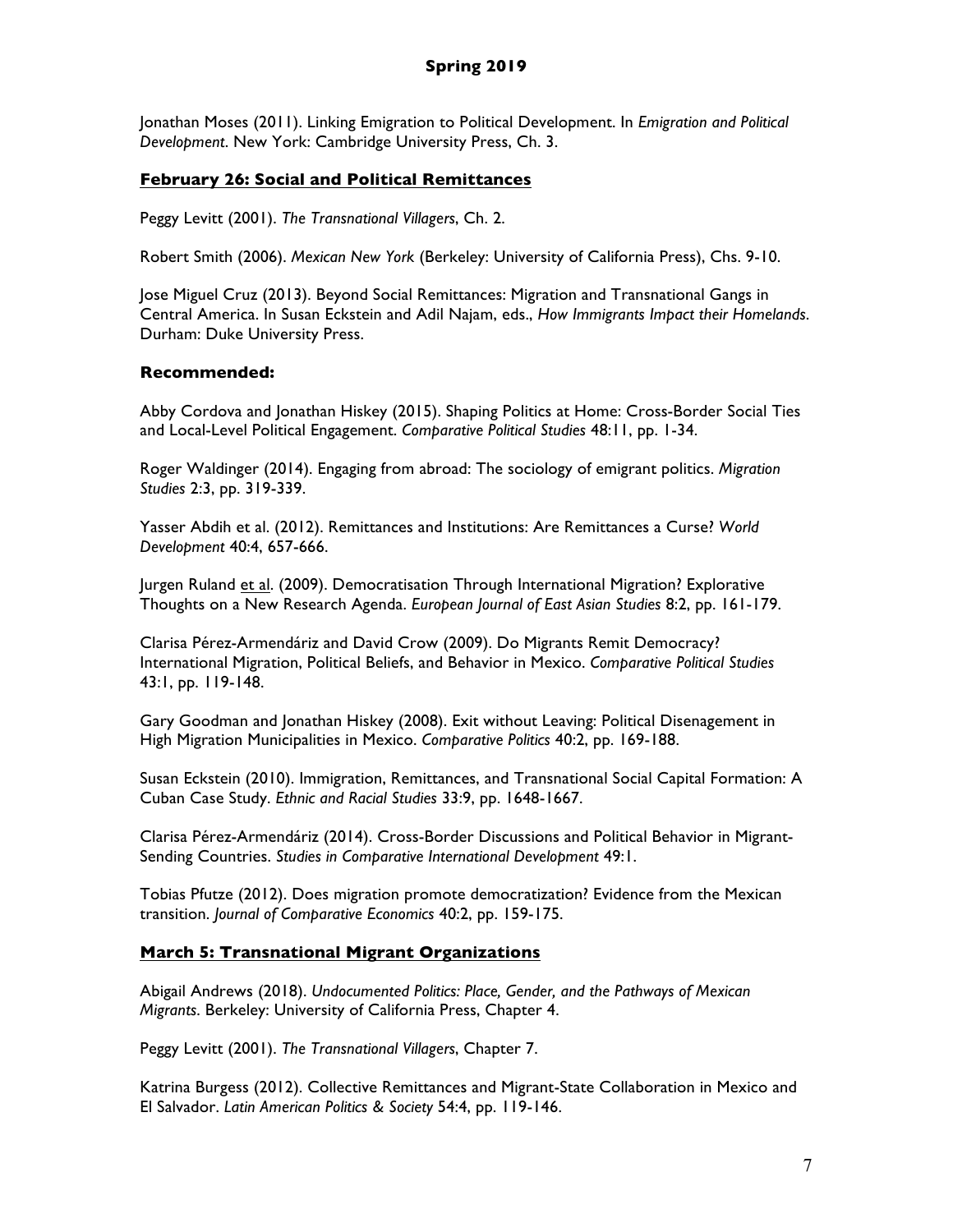Paolo Boccagni (2013). "Whom should we help first?" Transnational Helping Practices in Ecuadorian Migration. *International Migration* 51:2, pp. 191-208.

### *Take-Home Exam to be handed out in class*

### **Recommended:**

Katrina Burgess (2016). Organized Migrants and Accountability From Afar. *Latin American Research Review*, 51:2.

Cristina Escobar (2016). Transnational Philanthropy of Urban Migrants: Colombian and Dominican Immigrant Organizations and Development. In Alejandro Portes and Patricia Fernández-Kelly, eds., *The State and the Grassroots: Immigrant Transnational Organizations in Four Continents*. New York: Berghahn.

Shanna Mattiace and Patricia Fortuny Loret de Mola (2015). Yucateca Maya Organizations in San Francisco, California: Ethnic Identity Formation across Migrant Generations. *Latin American Research Review* 50:2.

Roger Waldinger (2014). *The Cross-Border Connection: Immigrants, Emigrants, and their Homelands*. Cambridge: Harvard University Press, Ch. 8.

Manuel Orozco and Eugenia Garcia-Zanello (2009). Hometown Associations: Transnationalism, Philanthropy, and Development. *Brown Journal of World Affairs* 15:2.

Jose Itzigsohn and Daniela Villacrés (2008). Migrant political transnationalism and the practice of democracy: Dominican external voting rights and Salvadoran home town associations. *Ethnic and Racial Studies* 31:4, pp. 664-686.

Alejandro Portes, Cristina Escobar, and Alexandria Walton Radford (2007). Immigrant Transnational Organizations and Development: A Comparative Study. *International Migration Review* 41(1): 242-281.

Robert Smith (2003). *Mexican New York* (Berkeley: University of California Press), Ch. 3.

# **March 12: Politics from Afar**

Peggy Levitt (2001). *The Transnational Villagers*, Chapter 5.

Abigail Andrews (2018). *Undocumented Politics: Place, Gender, and the Pathways of Mexican Migrants*. Berkeley: University of California Press, Chapter 5.

Jean-Michel Lafleur (2013). *Transnational Politics and the State*. NY: Routledge, Ch. 1.

Michael Paarlberg (2017). Competing for the diaspora's influence at home: party structure and transnational campaign activity in El Salvador. *Journal of Ethnic and Migration Studies*.

### *Take-Home Exam due on Friday, March 15, by 4 pm.*

### **Recommended:**

Robert Smith (2006). *Mexican New York* (Berkeley: University of California Press), Ch. 4.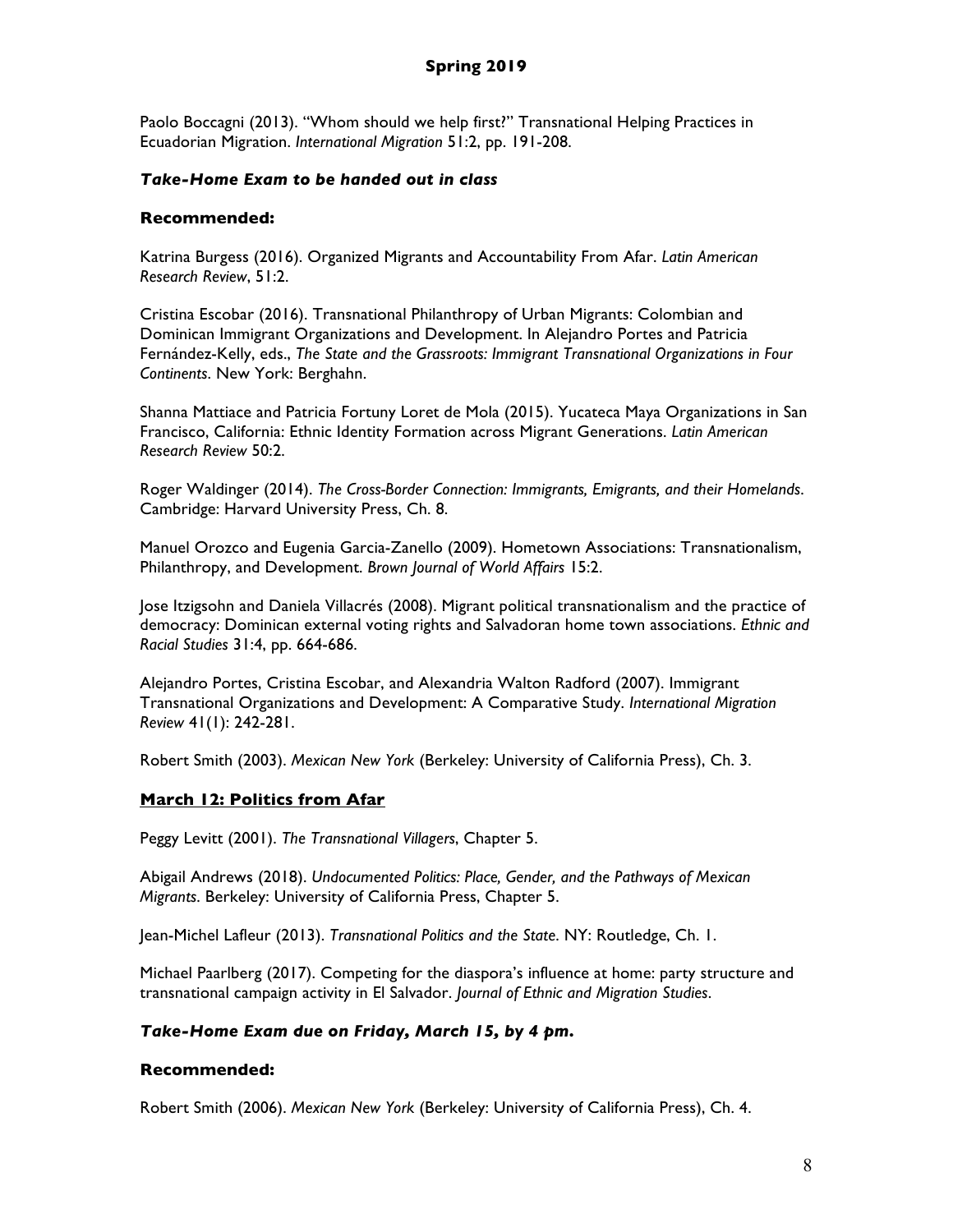Paolo Boccagni (2011). Reminiscences, Patriotism, Participation: Approaching External Voting in Ecuadorian Immigration to Italy. *International Migration* 49:3.

Katrina Burgess and Michael Tyburski (2018). Explaining Patterns of Overseas Voting. Revised version of paper presented at 2017 Annual Meeting of American Political Science Association, San Francisco, August 30 – September 3.

Michael Paarlberg (2017). Transnational Militancy: Diaspora Influence over Electoral Activity in Latin America. *Comparative Politics* 49:4.

Cristina Escobar et al. (2015). Expatriate voting and migrants' place of residence: Explaining transnational participation in Colombian elections. *Migration Studies* 3:1, 1-31.

Michael Collyer (2014). A geography of extra-territorial citizenship: Explanations of external voting. *Migration Studies* 2:1, 55-72.

Cristina Escobar et al. (2014). Assessing Candidates at Home and Abroad: A Comparative Analysis of Colombian Expatriates in the 2010 Presidential Elections. *Latin American Politics & Society* 56:2, pp. 115-140.

David Leal, Byung-Jae Lee, and James A. McCann (2012). Transnational Absentee Voting in the 2006 Mexican Presidential Election: The Roots of Participation. *Electoral Studies* 31:3, 540–49

Michael Peter Smith and Matt Bakker (2007). *Citizenship Across Borders*. Ithaca: Cornell University Press, Chs. 5-6.

Carlos Navarro, Isabel Morales, and Maria Garschew (2007). External voting: a comparative overview. In *Voting from Abroad: The International IDEA Handbook*. Stockholm: International IDEA and Mexico City: IFE.

# **March 19: SPRING BREAK**

### **March 26: State Outreach to Migrants**

Katrina Burgess (2018). *Courting Migrants: How States Make Diasporas and Diasporas Make States*, Chapter 2 and either Chapter 5 (Turkey and DR) or Chapter 6 (Mexico and Philippines).

Ana Margheritis (2011). "Todos Somos Migrantes" (We Are All Migrants): The Paradoxes of Innovative State-led Transnationalism in Ecuador. *International Political Sociology* 5, 198-217.

Ulla Berg (2010). El Quinto Suyo: Contemporary Nation Building and the Political Economy of Emigration in Peru. *Latin American Perspectives* Issue 174, Vol. 37, No. 5.

### *Paper proposal and preliminary bibliography due by Friday, March 29, at 4 pm*

#### **Recommended:**

Roger Waldinger (2014). *The Cross-Border Connection: Immigrants, Emigrants, and their Homelands*. Cambridge: Harvard University Press, Chs. 6-7.

Dovelyn Rannveig Agunias (2009). Committed to the Diaspora: More Developing Countries Setting Up Diaspora Institutions. *Migration Information Source* (November 2, 2009).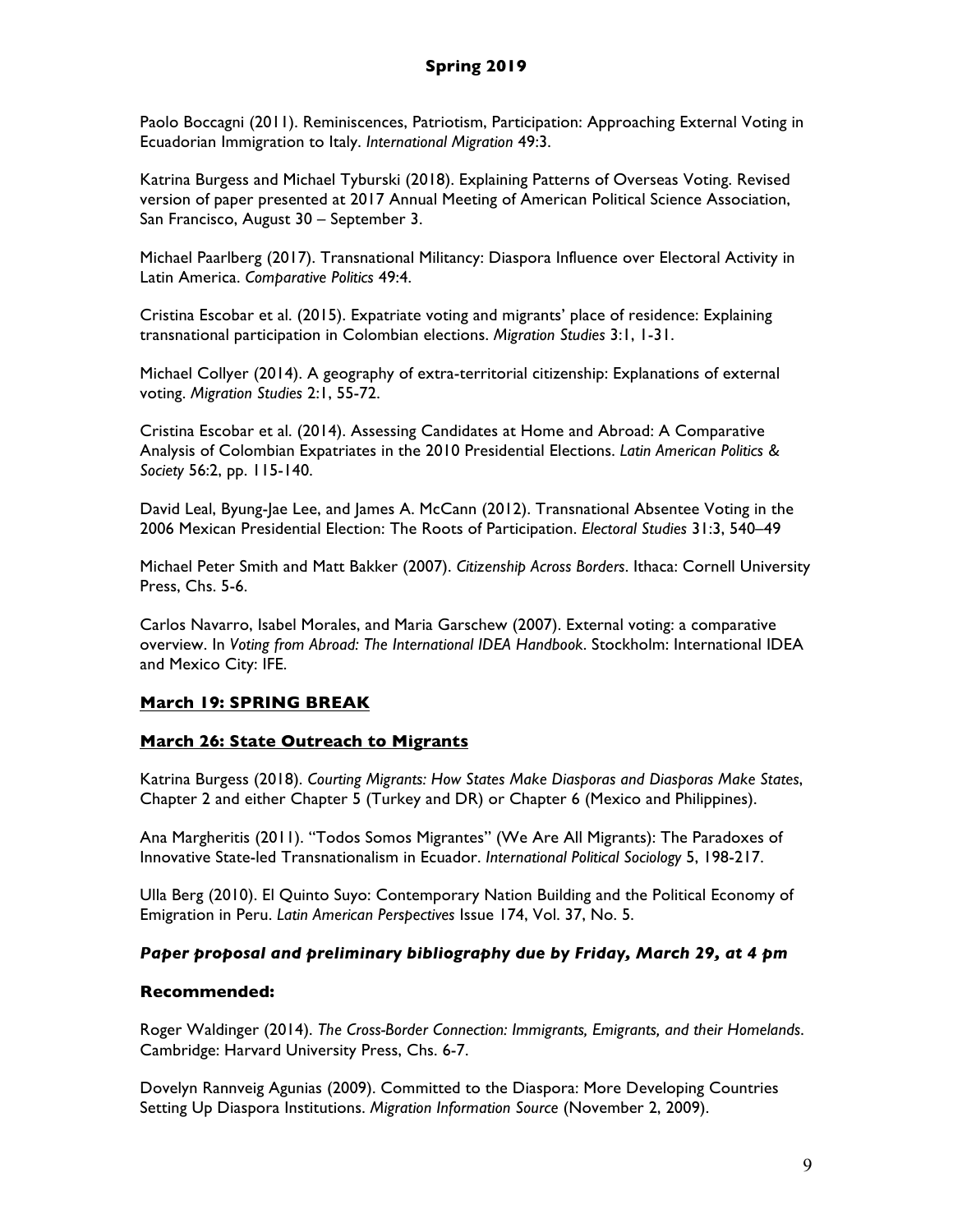Beatriz Padilla (2011). Engagement Policies and Practices: Expanding the Citizenship of the Brazilian Diaspora. *International Migration* 49:3.

Eric Popkin (2003). Transnational Migration and Development in Postwar Peripheral States: An Examination Of Guatemalan and Salvadoran State Linkages with their Migrant Populations in Los Angeles. *Current Sociology* Vol. 51(3/4): 347–374.

David Scott Fitzgerald (2012). Citizenship Á La Carte: Emigration and the Strengthening of the Sovereign State. In Terence Lyons and Peter Mandaville, eds. *Politics from Afar: Transnational Diasporas and Networks*. New York: Columbia University Press.

Robert Smith (2003). Migrant Membership as an Instituted Process: Transnationalization, the State and Extra-Territorial Conduct of Mexican Politics. *International Migration* 37:2.

Luin Goldring (2002). The Mexican State and Transmigrant Organizations: Negotiating the Boundaries of Membership and Participation. *Latin American Research Review* 37:2.

Kathleen Newland (2010). Voice After Exit: Diaspora Advocacy. Washington, DC: Migration Policy Institute.

# **PART THREE: MIGRATING DANGEROUSLY IN THE AMERICAS**

# **April 2: Restrictionist Turn in United States**

Mary Waters and Philip Kasinitz (2015). The War on Crime and the War on Immigrants: Racial and Legal Exclusion in the Twenty-First-Century United States. In Nancy Foner and Patrick Simon (eds), *Fear, Anxiety, and National Identity*. New York: Russell Sage.

Marjorie Zatz and Nancy Rodriguez (2015). No Good Options: Unaccompanied Minors in the US Immigration System (Chapter 5) in *Dreams and Nightmares: Immigration Policy, Youth, and Families*. Berkeley: University of California Press.

Deborah Boehm (2017). Separated Families: Barriers to Family Reunification After Deportation. *Journal of Migration and Human Security* 5:2, 401-416.

Miguel Gutierrez Jr. (2017). Fragmented Identities: Contention of Space and Identity Among Salvadoran Deportees. In Bryan Roberts et al. (eds.), *Deportation and Return in a Border-Restricted World.* Springer International Publishing.

# **Recommended:**

Bryan Roberts, Cecilia Menjívar, and Néstor P. Rodríguez (2017). Voluntary and Involuntary Return. In Bryan Roberts et al. (eds.), *Deportation and Return in a Border-Restricted World.* Springer International Publishing.

Cecilia Menjívar, Juliana Morris, and Néstor Rodríguez (2017). The ripple effects of deportations in Honduras. *Migration Studies* 2017: 1-20.internal

Steven Bender and William Arrocha, eds. (2017). *Compassionate Migration and Regional Policy in the Americas*. London: Palgrave MacMillan.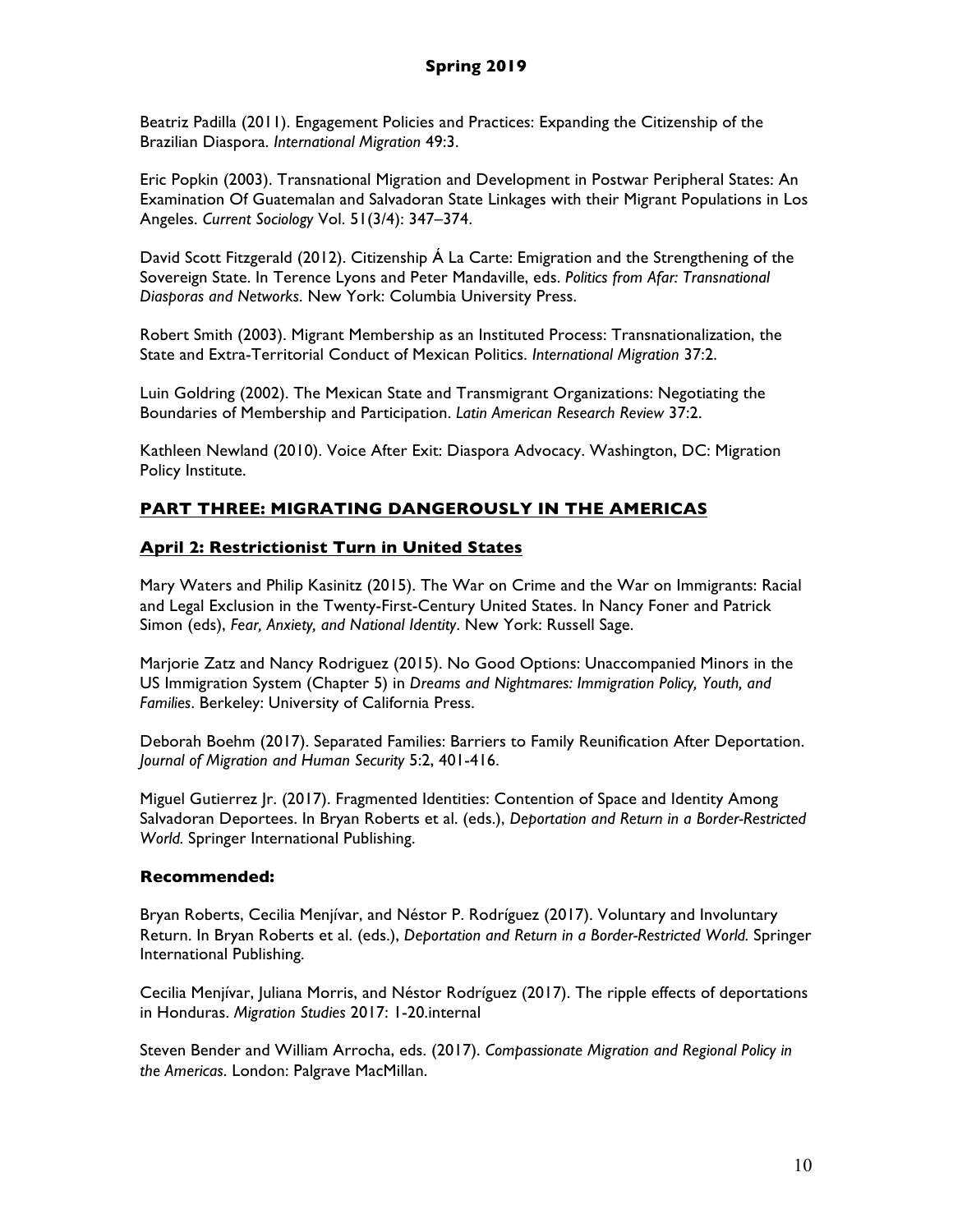Roberto Domínguez and Martín Iñiguez Ramos (2016). The south-north axis of border management in Mexico. In Ruben Zaiotti, ed., *Externalizing Migration Management.* New York: Routledge.

Walter Ewing, Daniel Martínez, and Rubén Rumbaut (2015). The Criminalization of Immigration in the United States. Special Report, American Immigration Council.

Wayne Cornelius and Jessa Lewis (2007). *Impacts of Border Enforcement on Mexican Migration: The View from the Sending Communities*. La Jolla: Center for Comparative Immigration Studies, UCSD.

### **April 9: Migration Management in Latin America**

Francisco Alba and Manuel Ángel Castillo (2012). New Approaches to Migration Management in Mexico and Central America. Washington, DC: Migration Policy Institute.

Xóchitl Bada and Andreas Feldman (2019). How Insecurity is Transforming Migration Patterns in the North American Corridor: Lessons from Michoacán. In Andreas Feldman, Xóchitl Bada, and Stephanie Schutze, eds., *New Migration Patterns in the Americas*.

Mónica Jacobo Suárez and Nuty Cárdenas Alaminos (2019). Open-Door Policy? Reintegration Challenges and Government Responses to Return Migration in Mexico. In Andreas Feldman, Xóchitl Bada, and Stephanie Schutze, eds., *New Migration Patterns in the Americas*.

Geoff Ramsey and Gimena Sánchez-Garzoli (2018). Responding to an Exodus: Venezuela's Migration and Refugee Crisis as Seen From the Colombian and Brazilian Borders. *Research Report*. Washington Office on Latin America.

### **Recommended:**

Helen M. Olea Rodríguez (2019). Carving Out Protection and Redress for Migrants in the Americas Through the Judiciary: The Role of the High Courts. In Andreas Feldman, Xóchitl Bada, and Stephanie Schutze, eds., *New Migration Patterns in the Americas*.

Luisa Feline Freier and Nicolas Parent (2018). A South American Migration Crisis: Venezuelan Outflows Test Neighbors' Hospitality. *Migration Information Source* (July 18, 2018).

Barbara Hines (2010). The Right to Migrate as a Human Right: The Current Argentine Immigration Law. *Cornell International Law Journal*, Vol. 43, pp. 472-488.

### **April 16: Migrant Journeys**

Noelle Brigden (2018). *The Migrant Passage: Clandestine Journeys from Central America*. Ithaca: Cornell University Press, Chapters 1-3.

Robin Reineke and Daniel Martinez (2014). Migrant Deaths in the Americas. In Tara Brian and Frank Laczko, eds., *Fatal Journeys: Tracking Lives Lost during Migration*. Geneva: IOM.

Braum Ebus (2018). As Colombia tightens its border, more Venezuelan migrants brave clandestine routes. *irinnews.org* (March 13, 2018).